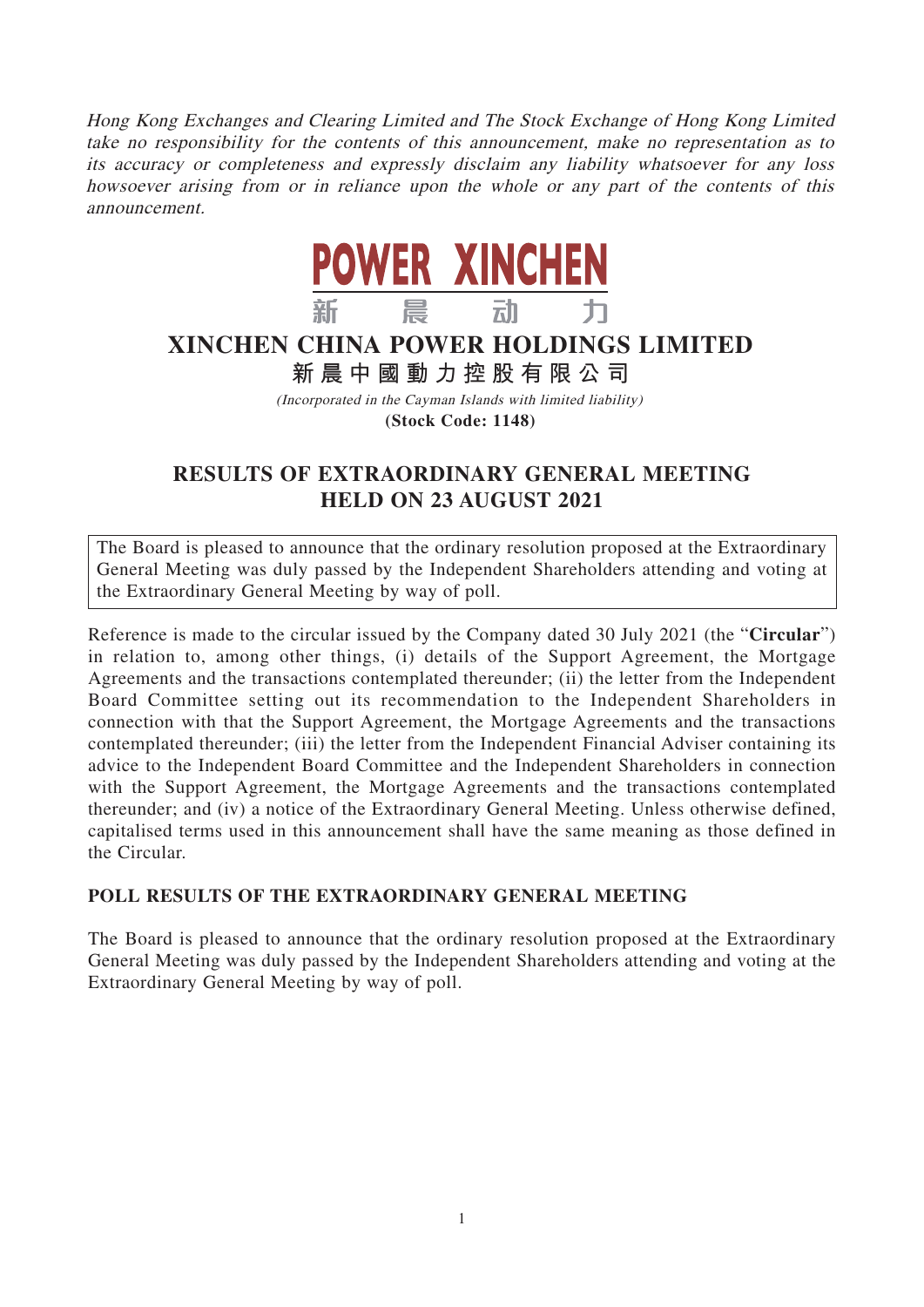Details of the poll results in respect of the ordinary resolution proposed at the Extraordinary General Meeting are as follows:

| Ordinary resolution proposed at the<br><b>Extraordinary General Meeting</b>                                                                                                                                                                                                                                                                                                                                                                                                                                                                                                                                                                                                                                                                                                                                                                                                                                                                                                                                                                                                                                                                                                                                                                                                                                                                                                                                                                                                                                                                                                                                            | <b>FOR</b><br>votes $(\%)$ | <b>AGAINST</b><br>votes $(\%)$ | <b>Total</b><br>number of<br>votes |
|------------------------------------------------------------------------------------------------------------------------------------------------------------------------------------------------------------------------------------------------------------------------------------------------------------------------------------------------------------------------------------------------------------------------------------------------------------------------------------------------------------------------------------------------------------------------------------------------------------------------------------------------------------------------------------------------------------------------------------------------------------------------------------------------------------------------------------------------------------------------------------------------------------------------------------------------------------------------------------------------------------------------------------------------------------------------------------------------------------------------------------------------------------------------------------------------------------------------------------------------------------------------------------------------------------------------------------------------------------------------------------------------------------------------------------------------------------------------------------------------------------------------------------------------------------------------------------------------------------------------|----------------------------|--------------------------------|------------------------------------|
| The support agreement $(\nabla \ddot{\hat{\sigma}}\ddot{\hat{\sigma}}\ddot{\hat{\sigma}})$ (as supplemented<br>(a)<br>and revised by a supplemental agreement thereto<br>dated 2 July 2021, the "Support Agreement") (a<br>copy of which has been produced to this meeting<br>marked "A" and initialled by the chairman of this<br>meeting for the purpose of identification) dated 11<br>May 2021 entered into between BMW Brilliance<br>Automotive Ltd.* (華晨寶馬汽車有限公司)<br>("BBA"), Mianyang Xinchen Engine Co., Ltd.* (綿<br>陽新晨動力機械有限公司) (an indirect wholly-<br>owned subsidiary of the Company) ("Mianyang<br>Xinchen"), Xinchen Engine (Shenyang) Co.,<br>Limited* (新晨動力機械 (瀋陽)有限公司) (an<br>indirect wholly-owned subsidiary of the Company)<br>("Shenyang Xinchen") and Mianyang Xinchen<br>Engine Co., Ltd. Shenyang Branch* (綿陽新晨動力<br>機械有限公司瀋陽分公司) (the branch company of<br>Mianyang Xinchen) ("Mianyang Xinchen (Shenyang<br>Branch)", together with Mianyang Xinchen and<br>Shenyang Xinchen, the "Borrowers") in relation to,<br>among others, a secured interest-bearing loan (the<br>"Loan") in the principal amount of RMB500,000,000<br>to be advanced by BBA to the Borrower as set out<br>in the paragraph headed "Letter from the Board -<br>Support Agreement" contained in the circular of the<br>Company dated 30 July 2021 (the "Circular") (a<br>copy of which has been produced to this meeting<br>marked "B" and initialled by the chairman of this<br>meeting for the purpose of identification), together<br>with the transactions contemplated thereunder, be and<br>are hereby approved; | 404,143,972<br>$(100\%)$   | $\overline{0}$<br>$(0\%)$      | 404,143,972                        |
| each of the four mortgage agreements (抵押合<br>(b)<br>$\vert \overline{p} \vert$ (the "Mortgage Agreements") (a copy of<br>which has been produced to this meeting marked<br>"C" and initialled by the chairman of this meeting<br>for the purpose of identification) to be entered into<br>between the Borrowers with BBA, pursuant to which<br>mortgages over the Mortgaged Assets (as defined<br>in the Circular) will be created in favour of BBA as<br>security for, among others, the Loan as set out in the<br>paragraph headed "Letter from the Board – Mortgage<br>Agreements" contained in the Circular, together with<br>the transactions contemplated thereunder, be and are<br>hereby approved; and                                                                                                                                                                                                                                                                                                                                                                                                                                                                                                                                                                                                                                                                                                                                                                                                                                                                                                         |                            |                                |                                    |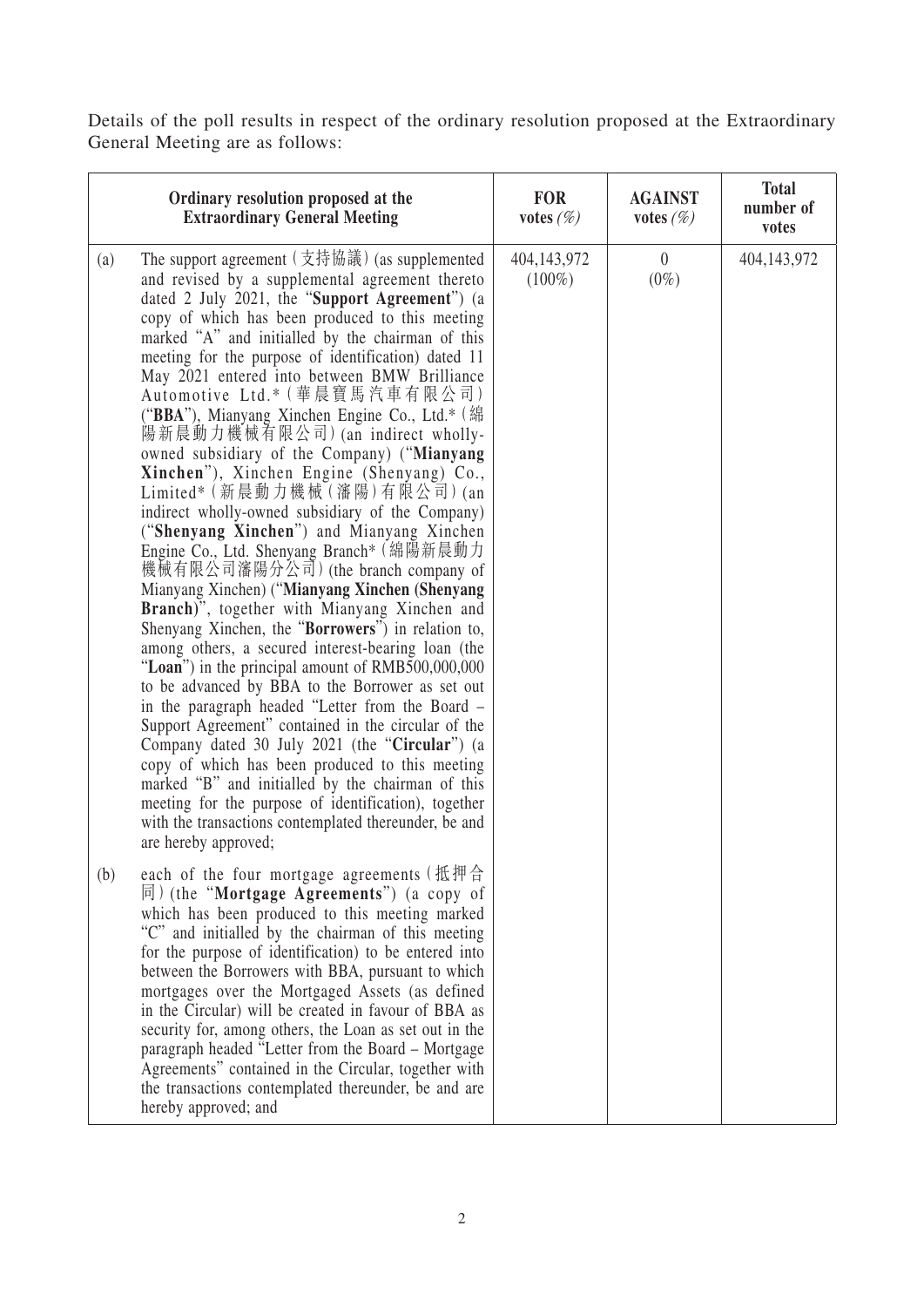| Ordinary resolution proposed at the<br><b>Extraordinary General Meeting</b>                                                                                                                                                                                                                                                                                                                                                                                                                                                                                                                                                                                                                                                                                                                                                                                                    | <b>FOR</b><br>votes $(\%)$ | <b>AGAINST</b><br>votes $(\%)$ | <b>Total</b><br>number of<br>votes |
|--------------------------------------------------------------------------------------------------------------------------------------------------------------------------------------------------------------------------------------------------------------------------------------------------------------------------------------------------------------------------------------------------------------------------------------------------------------------------------------------------------------------------------------------------------------------------------------------------------------------------------------------------------------------------------------------------------------------------------------------------------------------------------------------------------------------------------------------------------------------------------|----------------------------|--------------------------------|------------------------------------|
| (c)<br>any director of the Company (the "Director") be<br>and are hereby authorized, for and on behalf of<br>the Company, to do all such things and exercise<br>all powers which he/she considers necessary or<br>desirable or expedient in connection with the<br>Support Agreement and the Mortgage Agreements or<br>otherwise in connection with the implementation of<br>the transactions contemplated thereunder, including<br>without limitation the execution, amendment,<br>supplement, delivery, waiver, submission and<br>implementation of any of the Support Agreement and<br>the Mortgage Agreements and any further documents<br>or agreements, and any Director and the company<br>secretary of the Company or two Directors be<br>authorized to affix the common seal of the Company<br>(if required) on any document or deed as they<br>consider appropriate. |                            |                                |                                    |

Accordingly, the ordinary resolution put forward at the Extraordinary General Meeting was duly passed by the Independent Shareholders attending and voting at the Extraordinary General Meeting by way of poll.

The Company's branch share registrar and transfer office in Hong Kong, Computershare Hong Kong Investor Services Limited, was appointed as the scrutineer for the vote-taking at the Extraordinary General Meeting.

As at the date of the Extraordinary General Meeting, the Company had 1,282,211,794 Shares in issue. In accordance with the Listing Rules, Brilliance China, Mr. Wu Xiao An and their respective associates holding an aggregate of 442,313,426 Shares (representing approximately 34.50% of the entire issued share capital of the Company) were required to abstain from voting and had abstained from voting on the ordinary resolution at the Extraordinary General Meeting.

As such, the total number of Shares entitling the Independent Shareholders to attend and vote for or against the ordinary resolution at the Extraordinary General Meeting was 839,898,368 Shares (representing approximately 65.50% of the entire issued share capital of the Company).